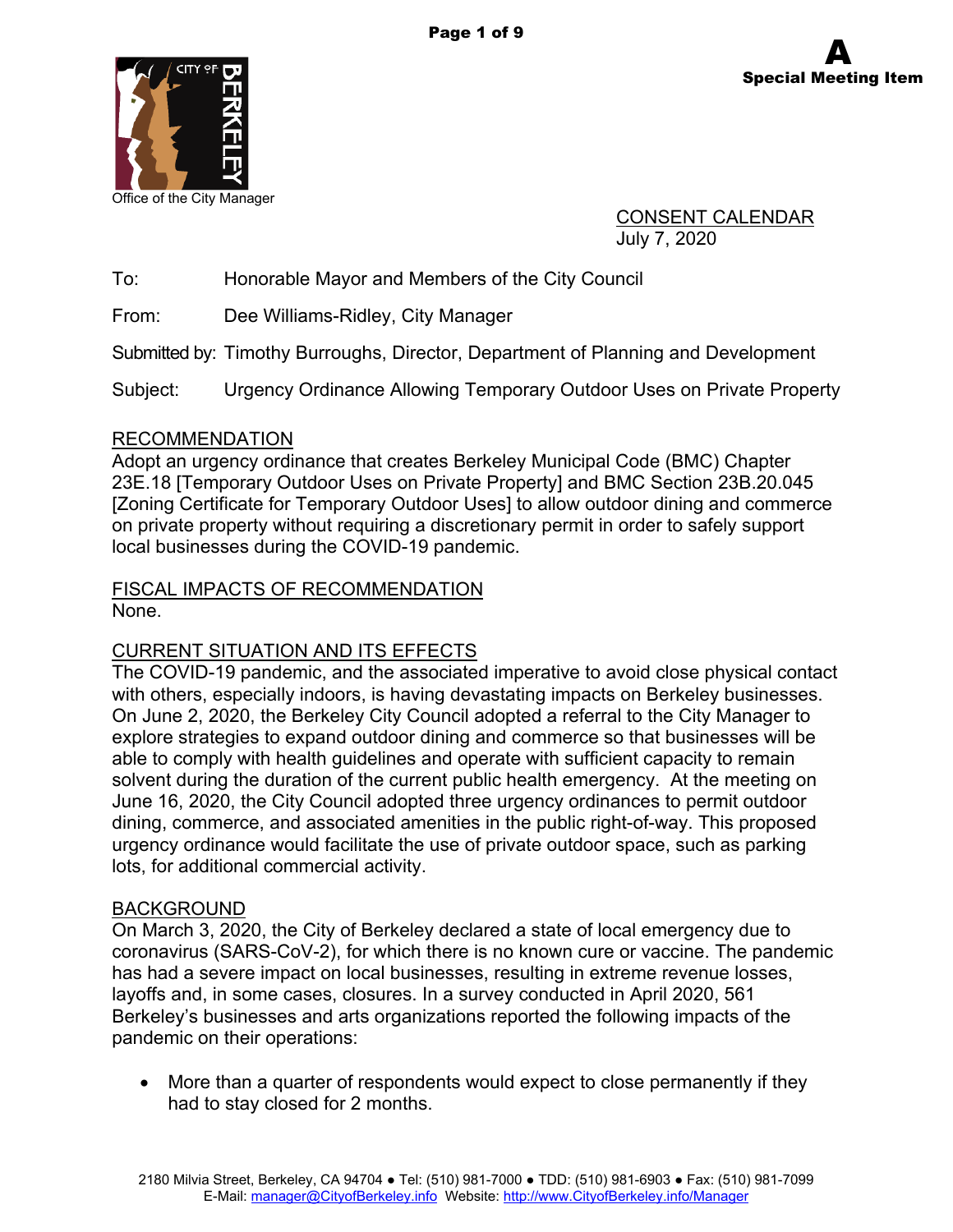- More than half of respondents would expect to close permanently if they had to stay closed for 3-4 months.
- More than two-fifths of respondents have either "Shifted to online sales or virtual services" or "Reduced salaries or staff hours."
- More than two-fifths of respondents expect a revenue loss greater than 80% over the 3 months following when the coronavirus pandemic began impacting our community (approximately March 2020).

On June 2, 2020 the Berkeley City Council adopted the "Berkeley Safe Open Air Dining" proposal to "facilitate and expedite potential use of both public and private (parking lots, yards, setbacks, etc.) property for outdoor dining and other retail activities" and directed the City Manager "to implement or, where necessary, return to Council for approval any and all required temporary or permanent changes to, or suspensions of, Berkeley Municipal Code sections, fees, permitting requirements/timelines, and other rules and regulations."

Since the outbreak of COVID-19 and subsequent health orders, cities around the world have taken steps to reimagine their use of public space for outdoor commerce and recreation including exercising, shopping, and dining, while ensuring adequate social distance to protect the public. Such initiatives recognize the vital role that small businesses and lively commercial districts play in cities. A creative approach, utilizing the public right of way, consistent with health and safety protocols, and best practices in accessibility and circulation, is necessary to ensure that our valued commercial districts are able to recover from this disaster, and that Berkeley's small business community is once again able to thrive.

Complementing the expanded use of public space to stimulate commerce, temporary use of outdoor private property will allow local businesses to safely reopen with physical distancing. In Berkeley's commercial corridors, where many commercial spaces are relatively small and narrow, it is often difficult for businesses to operate while observing health and safety measures indoors. Given existing indoor space and capacity constraints, additional outdoor area will better facilitate business operations while ensuring the observance of physical distancing requirements and other safety guidelines. For example, outdoor space that is often currently devoted to parking could be repurposed by restaurants for appropriately spaced seating and by retail stores as additional browsing space.

Temporary Outdoor Uses (as defined in the proposed ordinance) will include retail, food service establishments and group assembly uses in Commercial, Mixed Use Light Industrial, and Mixed Manufacturing districts. Due to businesses' acute need to re-open, permits will be issued ministerially, i.e. as a Zoning Certificate.

Regulation in the urgency ordinance is compatible with the Zoning Ordinance. Existing and newly established businesses with valid Berkeley Business Licenses will be allowed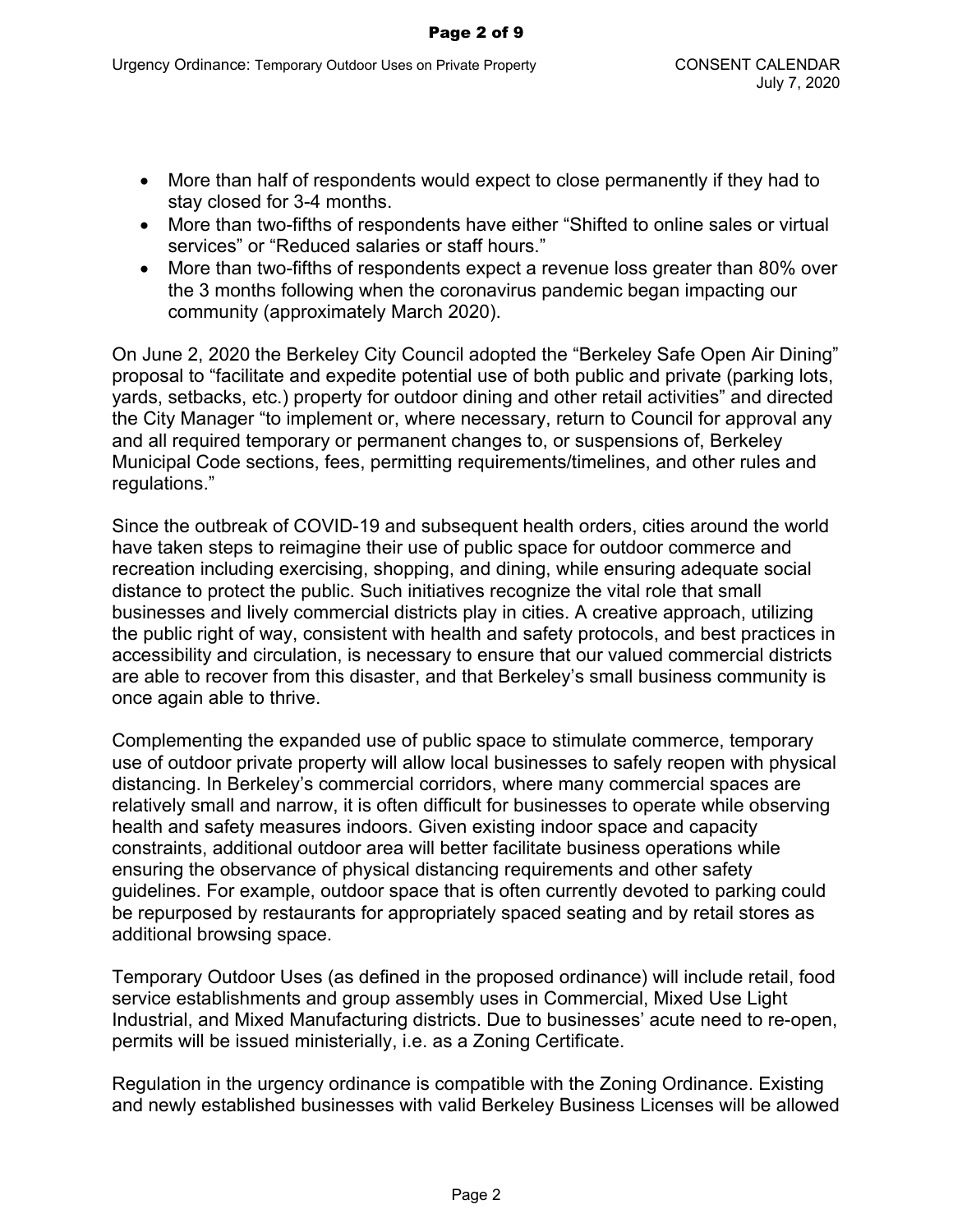to operate outdoors on private property in the district in which their business currently operates. Temporary Outdoor Uses would be required to operate in compliance with State and County regulations, such as alcohol and food safety requirements, in addition to conforming to the operating standards set forth in the new ordinance, which are based on existing regulations. Operating standards are intended to ensure basic safety measures are in place and that neighboring businesses and residents are not unduly impacted by outdoor uses. Non-compliance with operating standards could result in a modification or revocation of the approval.

#### ENVIRONMENTAL SUSTAINABILITY

The activation of outdoor private space for commercial use will not require additional construction or development. There are no perceived detrimental impacts on the environment as a result of this allowing this temporary use.

#### RATIONALE FOR RECOMMENDATION

Outdoor commercial uses are already allowed in the public right-of-way during this public health emergency. Outdoor private space can be leveraged to accommodate local businesses, comply with Public Health directives, mitigate the effects of the pandemic and provide additional outdoor spaces for commercial activity.

## ALTERNATIVE ACTIONS CONSIDERED

None.

### CONTACT PERSON

Alene Pearson, Principal Planner, Department of Planning and Development, 510-981- 7489

Attachments:

1: Ordinance to Adopt BMC Chapter 23E.18 [Temporary Outdoor Uses on Private Property] and BMC Section 23B.20.045 [Zoning Certificate for Temporary Outdoor Uses]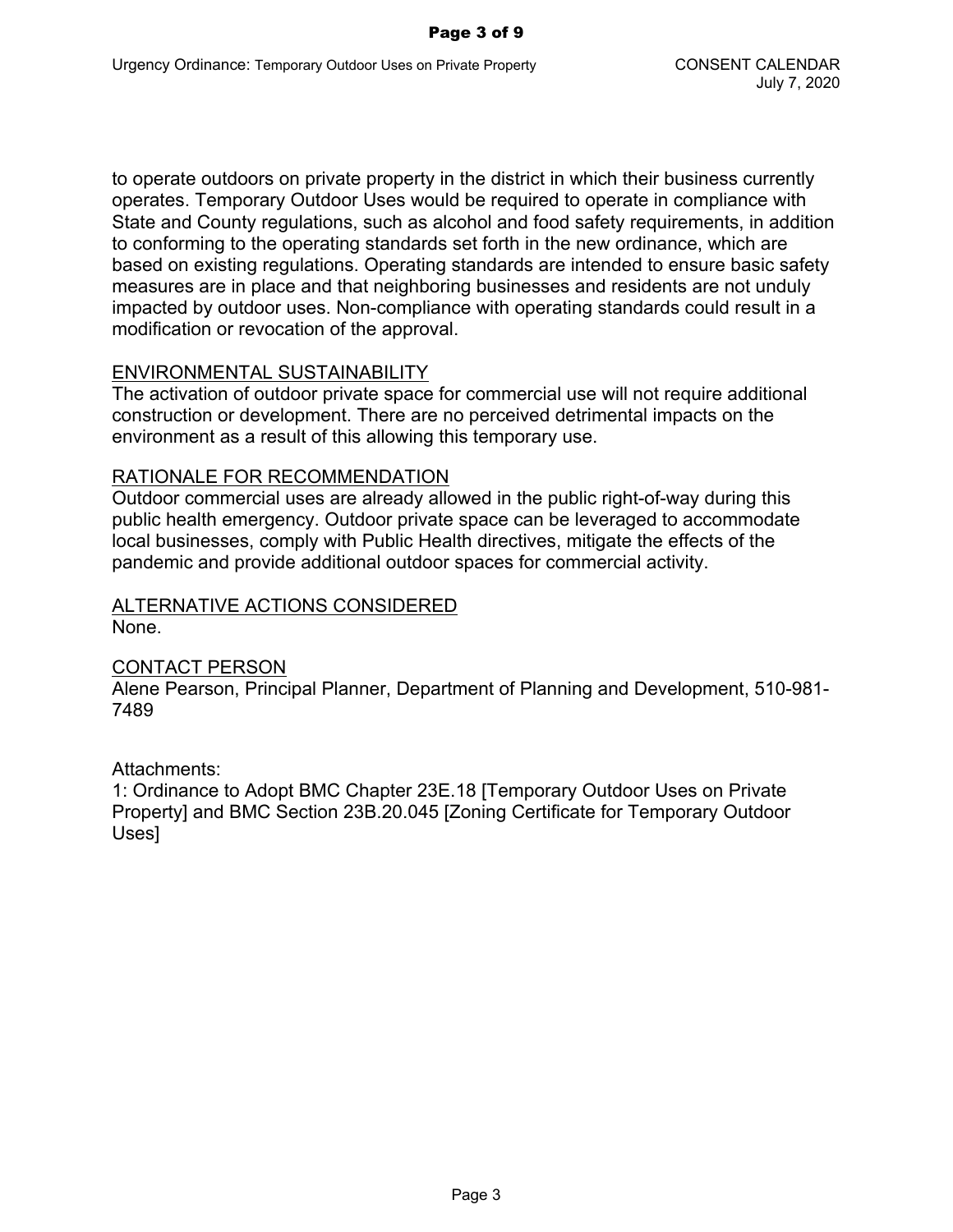#### Page 4 of 9

# ORDINANCE NO. -N.S.

### ADOPT BMC CHAPTER 23E.18 [TEMPORARY OUTDOOR USES ON PRIVATE PROPERTY] AND BMC SECTION 23B.20.045 [ZONING CERTIFICATE FOR TEMPORARY OUTDOOR USES]

BE IT ORDAINED by the Council of the City of Berkeley as follows:

Section 1. That Berkeley Municipal Code Chapter 23E.18 is adopted to read as follows:

# **BMC Chapter 23E.18 Temporary Outdoor Uses on Private Property**

Sections:

- 23E.18.010 Purpose
- 23E.18.020 Definitions
- 23E.18.030 Applicability
- 23E.18.040 Requirements
- 23E.18.050 Operating Standards
- 23E.18.060 Remedies

### **23E.18.010 Purpose**

The purpose of this chapter is:

- A. To relax regulation on private property to support existing or new legally established commercial businesses during the locally declared state of emergency related to COVID-19.
- B. To expand customer access to commercial businesses during the locally declared state of emergency related to COVID-19.
- C. To establish requirements and operating standards associated with relaxed regulation during the locally declared state of emergency related to COVID-19.

### **23E.18.020 Definitions**

The definitions set forth in this Section shall govern the meaning of the following terms as used in this Chapter:

A. Temporary Outdoor Use – An allowable temporary use on private property conducted by a legally established Retail, Food Service Establishment or General Assembly business in the same zoning district as it currently operates.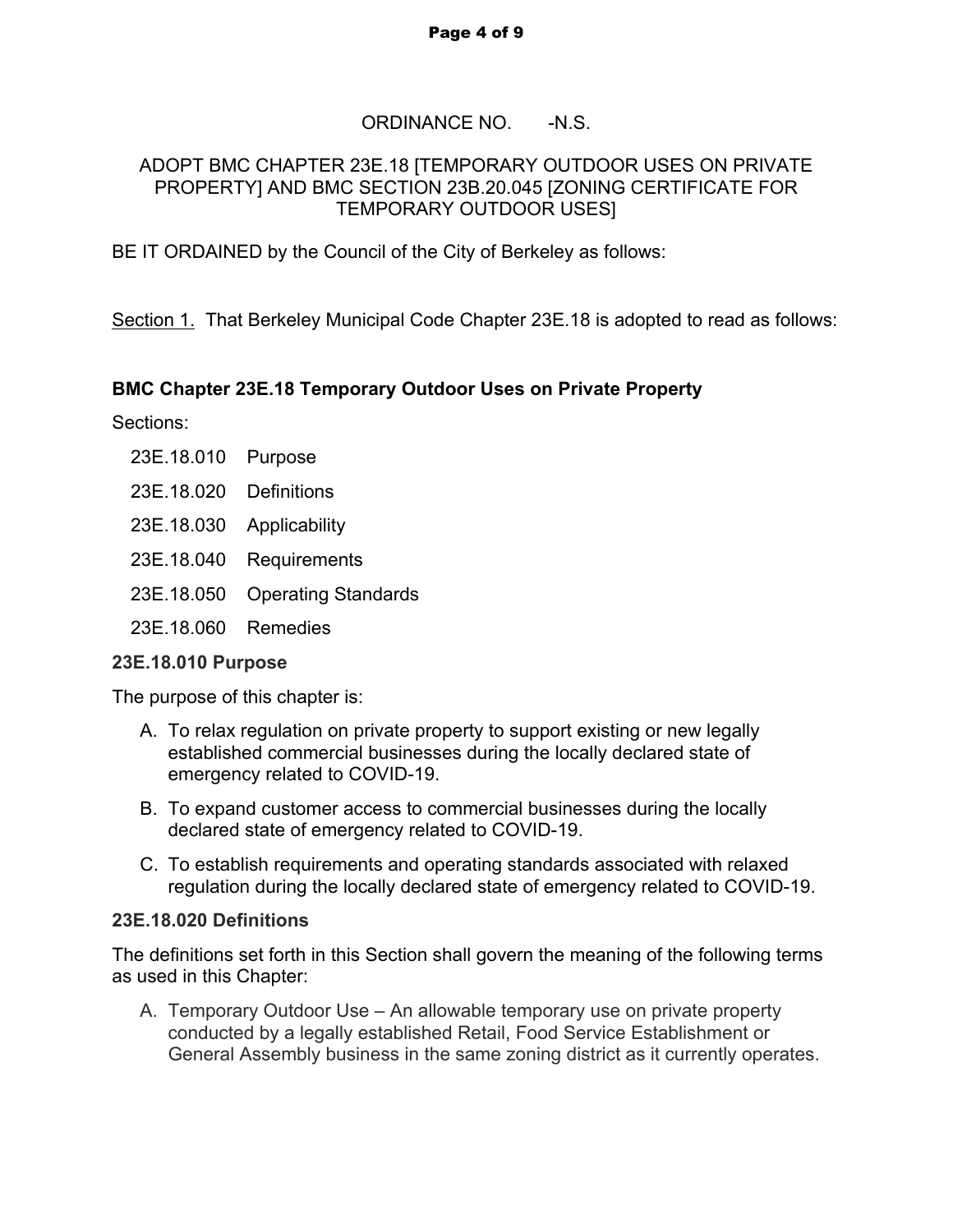B. Temporary Fixtures and Structures – Physical equipment necessary to safely conduct business outdoors.

## **23E.18.030 Applicability**

- A. Regulation in this Chapter is valid during and up to 90 days after the locally declared state of emergency related to COVID-19.
- B. Regulation in this Chapter applies to existing and new commercial businesses with a valid City of Berkeley Business License.
- C. Regulation in this Chapter applies to private property in the Commercial zoning districts, the Mixed Use Light-Industrial (MU-LI) district, and the Mixed Manufacturing (MM) district.
- D. The following commercial businesses are not eligible to obtain a Zoning Certification for Temporary Outdoor Use:
	- 1. Delivery-Only (Cannabis) Retailers
	- 2. Liquor Stores / Wine Shops
	- 3. Adult-oriented Businesses
	- 4. Smoke Shops
	- 5. Firearm/Munitions Businesses

### **23E.18.040 Requirement**

- A. Legally established businesses in the following Use categories may conduct business outdoors on private property with a Zoning Certificate for Temporary Outdoor Use
	- 1. Retail, except those listed in Section 23E.18.030 [Applicability]
	- 2. Food Service Establishments
	- 3. Alcoholic Beverage Service (Incidental to Food Service)
	- 4. Assembly Uses
	- 5. Entertainment
- B. Temporary Outdoor Uses may be conducted on private property at the address listed on a business's City of Berkeley business license.
- C. Temporary Outdoor Uses may be conducted on private property at an address other than that listed on a business's City of Berkeley business license if the following conditions are met:
	- 1. The property is used for commercial purposes, is a vacant lot, or is a vacant building in a Commercial zoning district, the MU-LI district or the MM district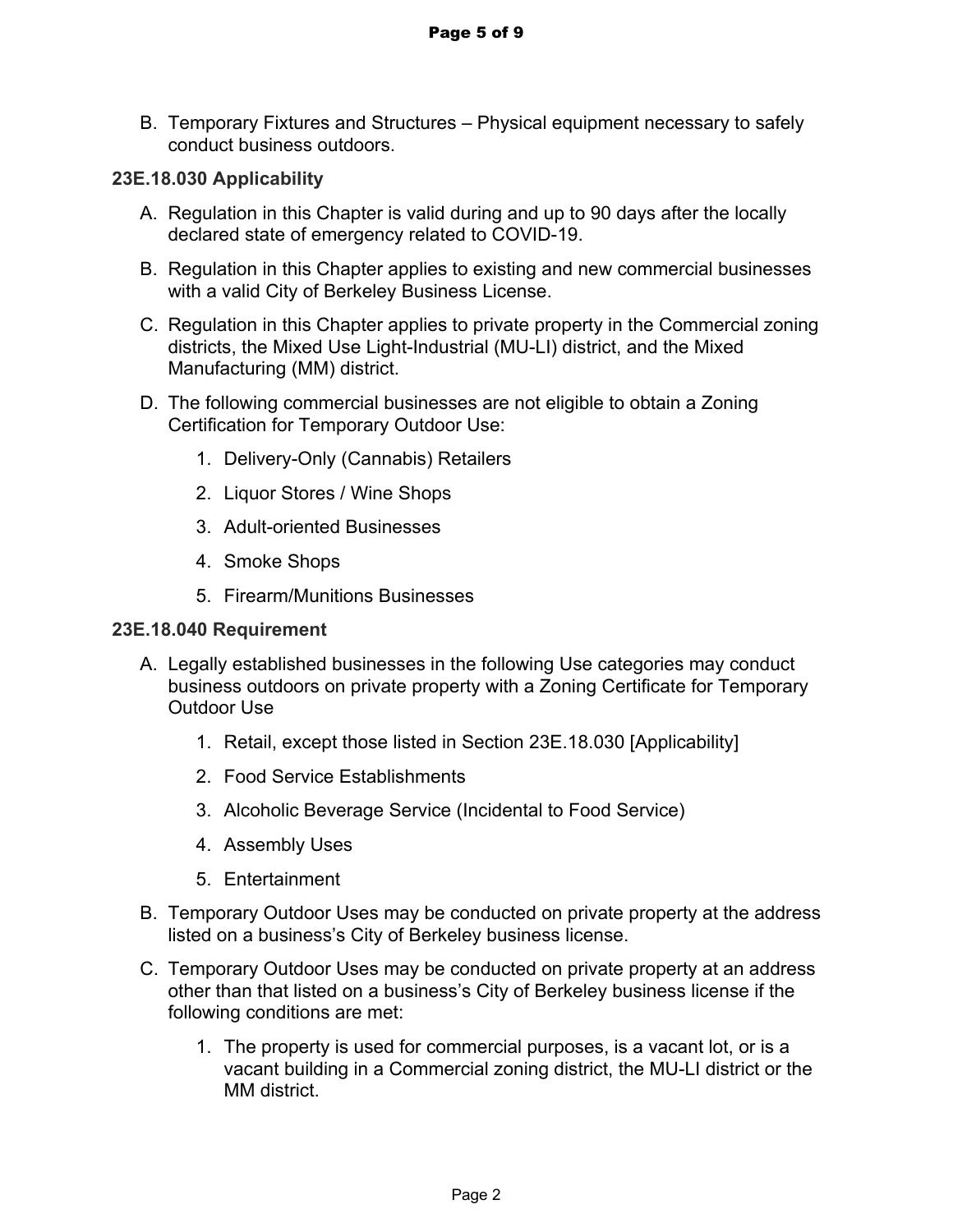- 2. Temporary Outdoor Uses shall be conducted in the same Zoning District where the business legally operates.
- D. The operator of the Temporary Outdoor Use has the permission of and assurance of the property owner to maintain compliance with Section 23E.18.050 [Operating Standards].
- E. An application for a Zoning Certificate for a Temporary Outdoor Use must be accompanied by site plan, business description and operational plan that certifies compliance with Section 23E.18.050 [Operating Standards]

# **23E.18.050 Operating Standards**

A Zoning Certificate does not constitute permission to operate under the orders of the State and local Health Officers unless businesses comply with the following regulations:

- A. Businesses shall comply with State and local regulations for normal business operations in addition to State regulations for outdoor operations.
- B. Businesses shall follow the [City of Berkeley's COVID-19 Public Health Officer](https://www.cityofberkeley.info/covid19-health-orders/)  [Orders.](https://www.cityofberkeley.info/covid19-health-orders/)
- C. Businesses shall comply with Americans with Disabilities Act (ADA) requirements and Berkeley Building Code (BMC Chapter 19.28).
- D. Temporary Outdoor Uses shall maintain a 10-foot setback adjacent to property in a Residential District in order to reduce impacts from allowable noise, odor, smoke and light.
- E. Food Service Establishments with incidental alcoholic beverage service must comply with all applicable regulations of the [California Department of Alcohol](https://www.abc.ca.gov/abc-218-cv19-instructions/)  [Beverage Control](https://www.abc.ca.gov/abc-218-cv19-instructions/) and obtain [a COVID-19 temporary catering authorization.](https://www.abc.ca.gov/wp-content/uploads/forms/ABC218CV19.pdf)
- F. Sanitation
	- 1. Businesses shall provide garbage, recycling and compost services in accordance with the Alameda County Mandatory Recycling Ordinance.
	- 2. Food service establishments shall provide restrooms and sanitation during hours of operation.
	- 3. Food service establishments shall comply with Berkeley's Single Use Foodware and Litter Reduction Ordinance effective July 1, 2020.
- G. Operating Hours for Temporary Outdoor Uses shall be limited to 9am to 9pm. Hours of operation include the time that the business is open for customer access to the departure of the last patron. These limitations do not apply to the delivery, maintenance, security, product preparation and other pre-opening activities, and, cleanup, shutdown, and other post-closure activities which do not involve presence of customers.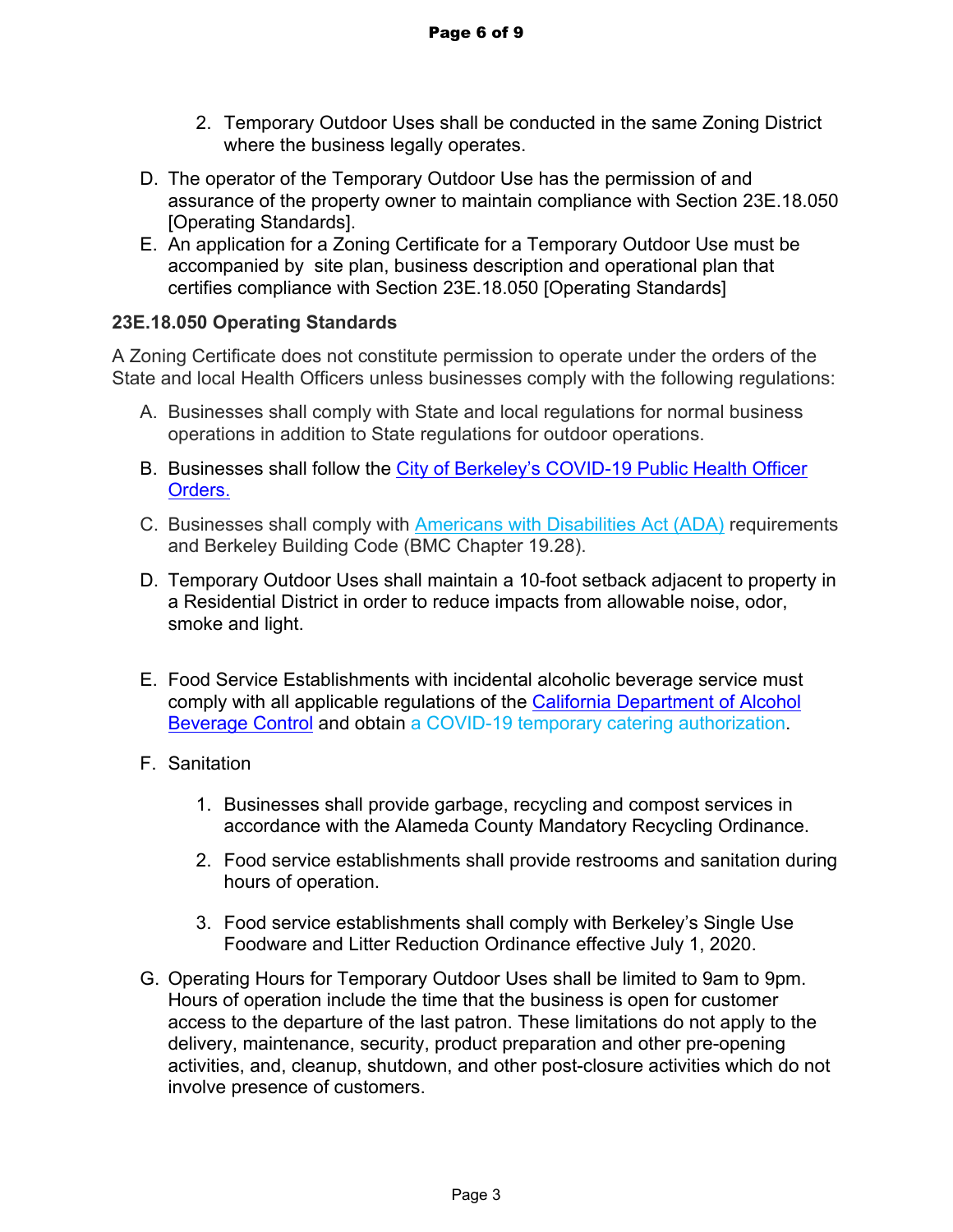- H. Safety:
	- 1. If Temporary Outdoor Uses are located within an active parking lot, businesses shall provide temporary barriers to separate vehicle traffic from pedestrians and commercial activity.
	- 2. If Temporary Outdoor Uses fully occupy a parking lot, businesses shall provide temporary barriers to prevent vehicle traffic from entering the parking lot.
- I. Parking and loading requirements on private property are temporarily suspended if a Temporary Outdoor Use displaces areas designated for these purposes.
- J. Permits issued pursuant to this Section shall be posted in plain view within the commercial establishment for which the permit has been issued.
- K. Other Impacts
	- 1. Temporary Outdoor Uses shall be conducted in a manner that protects the residential character of surrounding neighborhoods from adverse impacts, including, but not limited to commercial noise and offensive odors.
	- 2. Smoking shall be prohibited in areas designated for Temporary Outdoor Uses as set forth in BMC Section 12.70.030 [Locations where smoking is prohibited].
	- 3. Temporary outdoor lighting fixtures must be oriented in a manner to direct the light away from adjacent parcels.
- L. Temporary Fixtures and Structures
	- 1. Temporary Fixtures and Structures intended to support Temporary Outdoor Uses must be identified on a site plan and show compliance with Section 23E.18.050 [Operating Standards]
	- 2. Movable fixtures such as tables/chairs, umbrellas, heaters, generators, trucks and trailers shall be stored in a secure place on private property when not in use.
	- 3. Fixed structures such as semi-permanent tents, shipping containers, portable sinks and toilets, shall occupy no more than 50% of the outdoor space dedicated to a Temporary Outdoor Use in order to allow for appropriate social distancing
	- 4. The location, type and operation of Temporary Fixtures and Structures must comply with the requirements of and be inspected by the Building and Safety Division, Health Department, Fire Department, Police Department and/or Public Works Department for safety.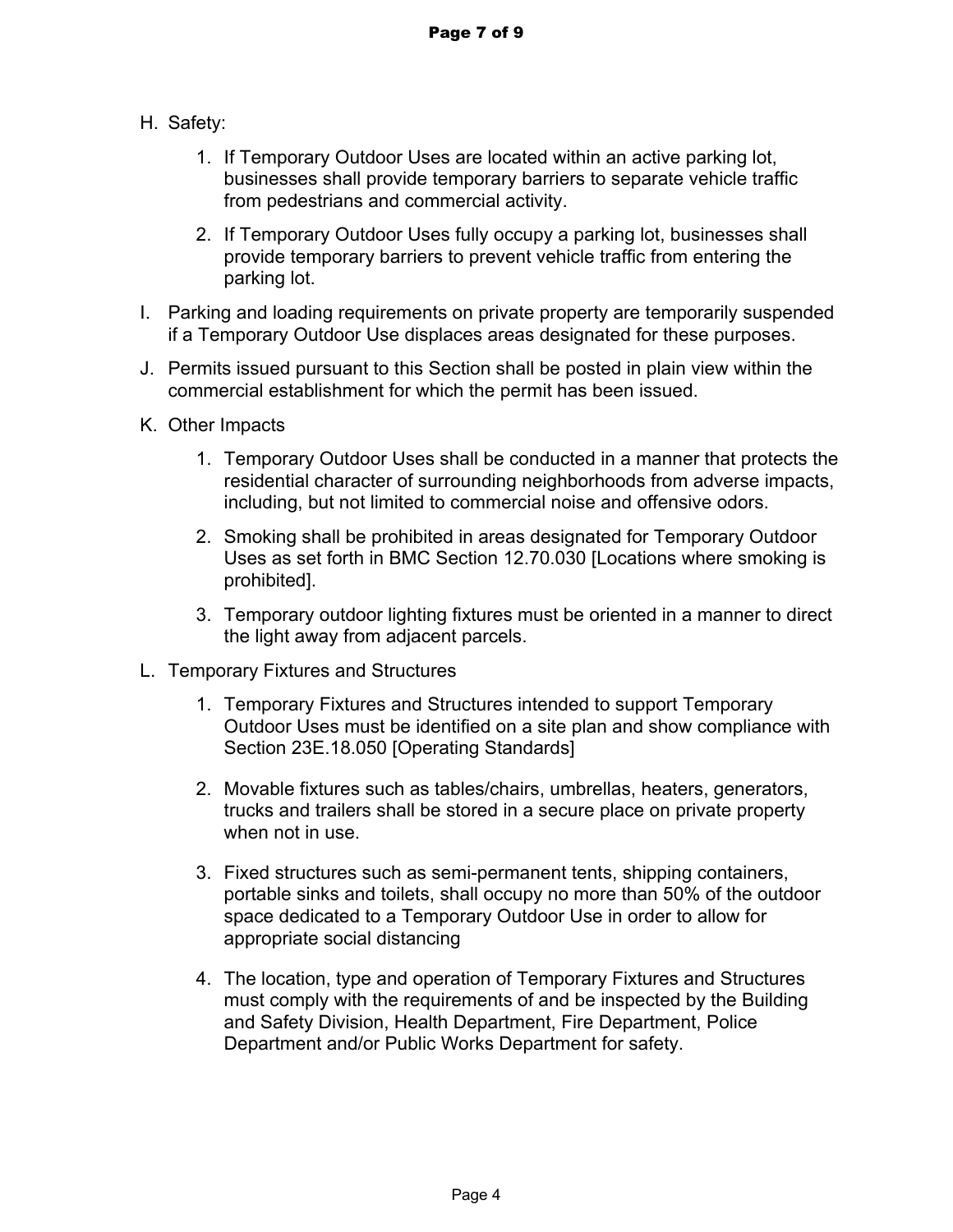### **23E.18.060 Remedies**

- A. A Zoning Certificate for Temporary Outdoor Use may be revoked for noncompliance with any conditions designated herein and the Zoning Officer may issue a cease and desist order immediately.
- B. A Temporary Outdoor Use that meets the nuisance criteria set forth in Section 23B.64.020 [Nuisances Defined] shall be considered a public nuisance and is subject to abatement as set forth in Chapter 23B.64 [Nuisance Abatement].

Section 2. That Berkeley Municipal Code Section 23B.20.045 is adopted to read as follows:

### **BMC Section 23B. 20.045 Zoning Certificates for Temporary Outdoor Uses**

- A. Zoning Certificates for Temporary Outdoor Uses shall be required for businesses that are not normally permitted to operate outdoors, but are allowed to operate outdoors on private property during the locally declared state of emergency related to COVID-19 and for 90 days after the emergency is lifted.
- B. Zoning Certificates for Temporary Outdoor Uses are subject to the requirements of Chapter 23B.20 [Zoning Conformance Review]

Section 3 This Ordinance is adopted as an urgency ordinance pursuant to the Charter of the City of Berkeley, Article XIV, Section 93 and shall be effective immediately. The City Council finds and determines that the adoption of this Ordinance as an urgency ordinance is necessary for the immediate preservation of the public peace, health and safety of the residents of the City of Berkeley.

### Section 4. Findings

- a. In December 2019, an outbreak respiratory illness due to a novel coronavirus (COVID–19), was first identified in Wuhan City, Hubei Province, China, and has spread outside of China, across the world, including the United States.
- b. COVID-19 presents a public health concern that requires extraordinary protective measures and vigilance.
- c. The Center for Disease Control ("CDC") activated its Emergency Response System to provide ongoing support for the response to COVID–19 on January 23, 2020.
- d. A national emergency was declared on March 13 to assist with combating COVID-19.
- e. Governor Gavin Newsom declared a state of emergency in California to "prevent, hinder, or delay appropriate actions to prevent and mitigation the effects of the COVID-19" on March 14.